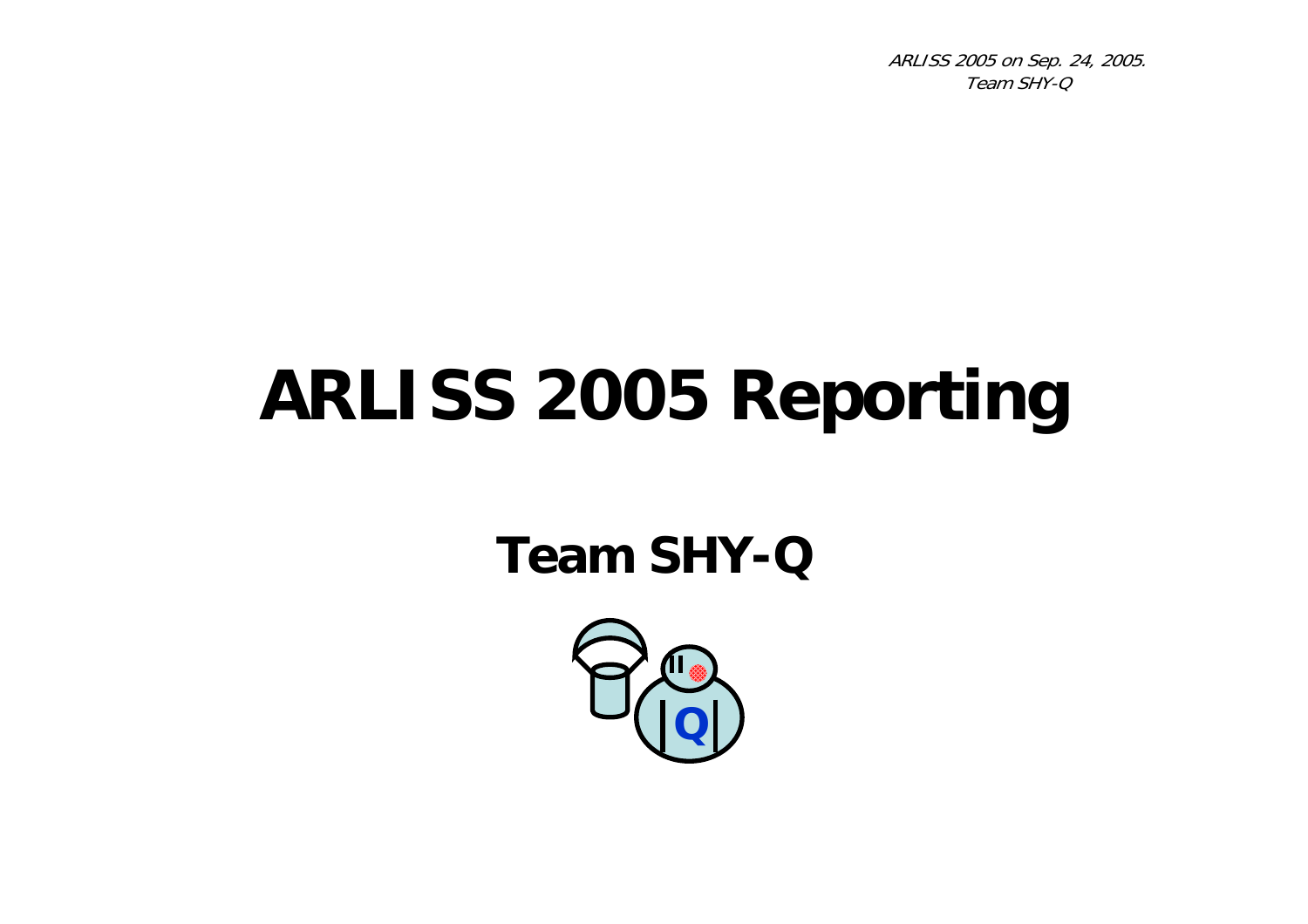### Members



Measurement Instruments



Navigation & Controller



Communication & System Development





Adviser, with the edge of experience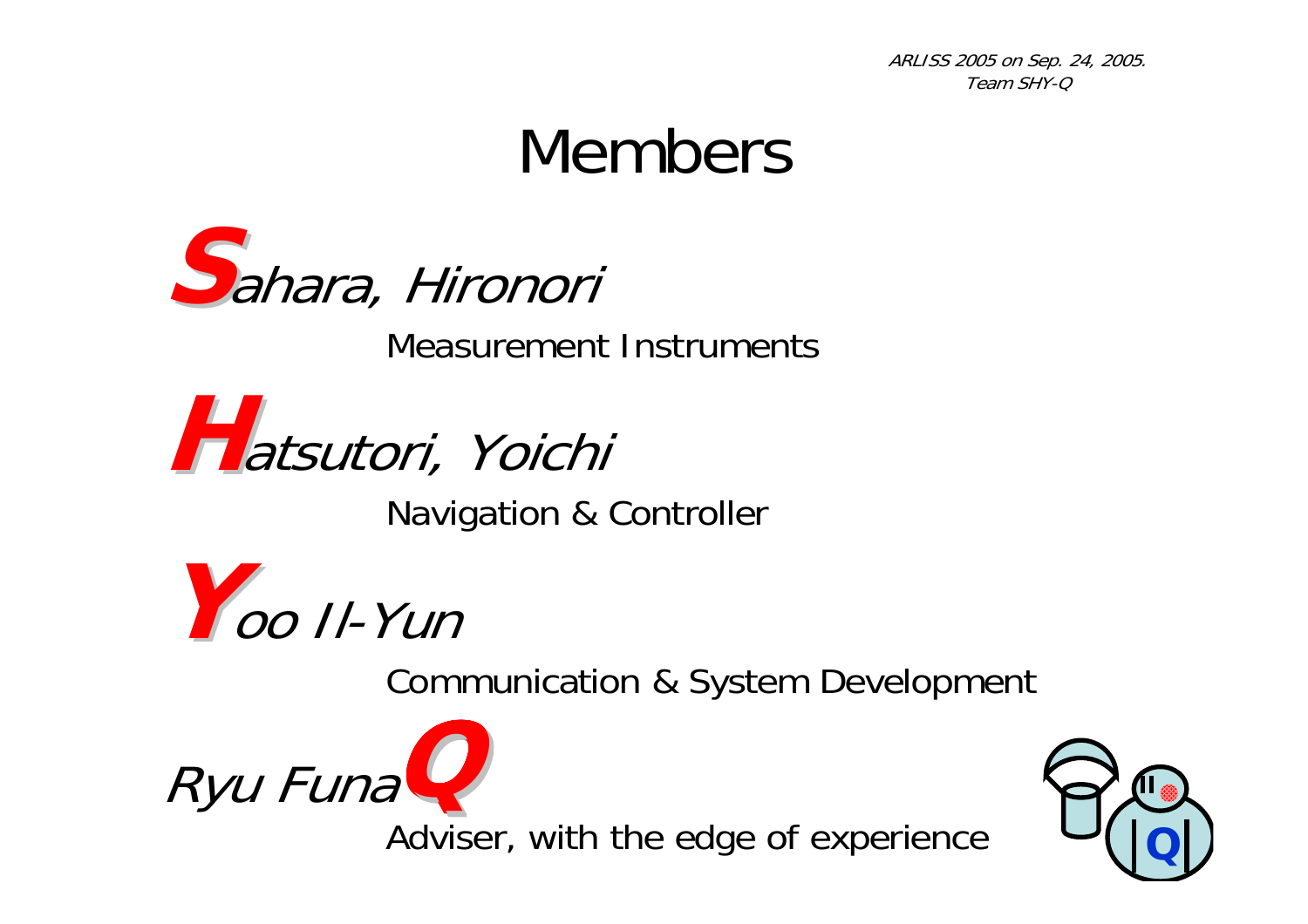## Mission Objectives

- •• Comeback Competition in Open-Class
- • Communication through GMSK after separation

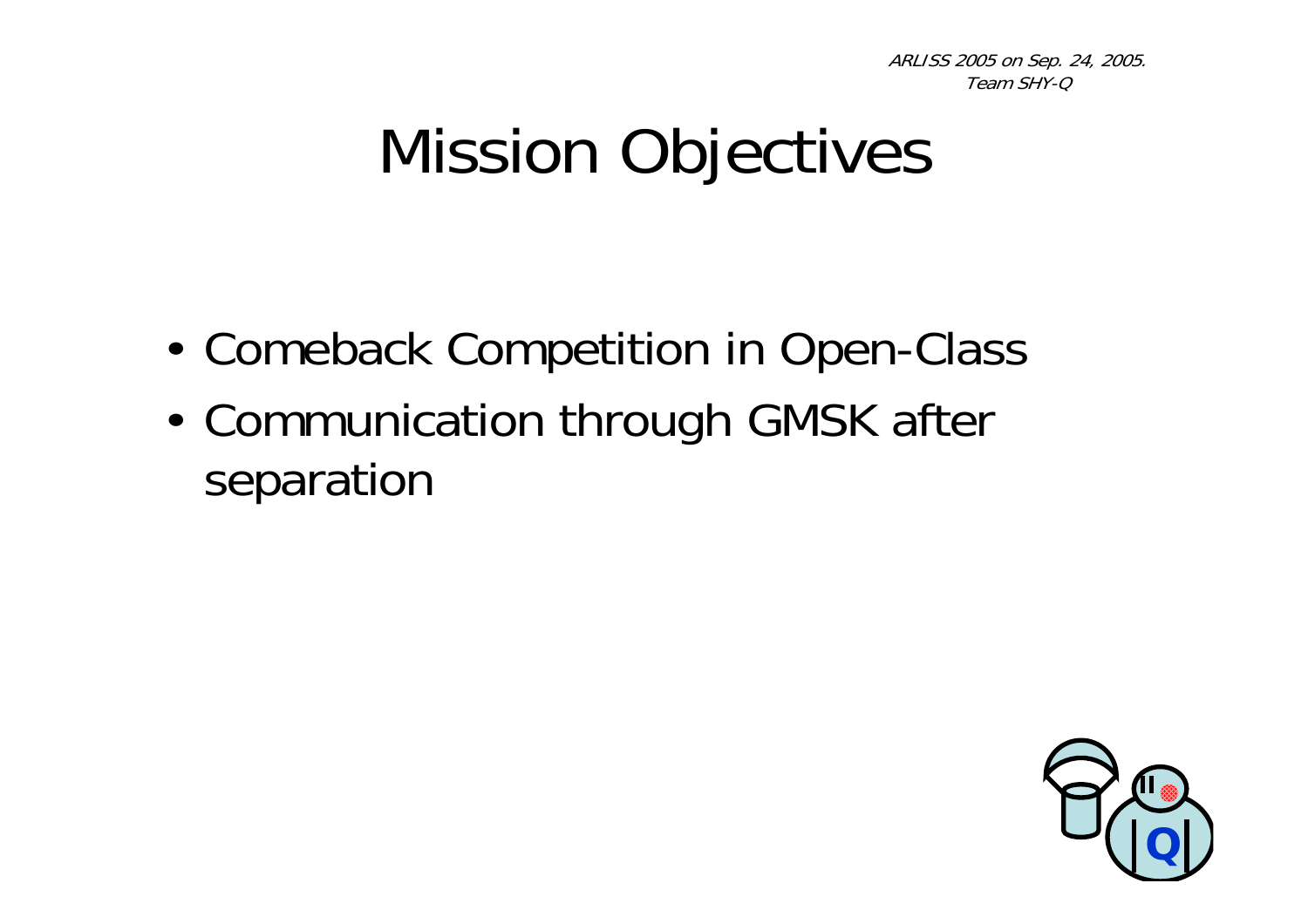#### System Block Diagram

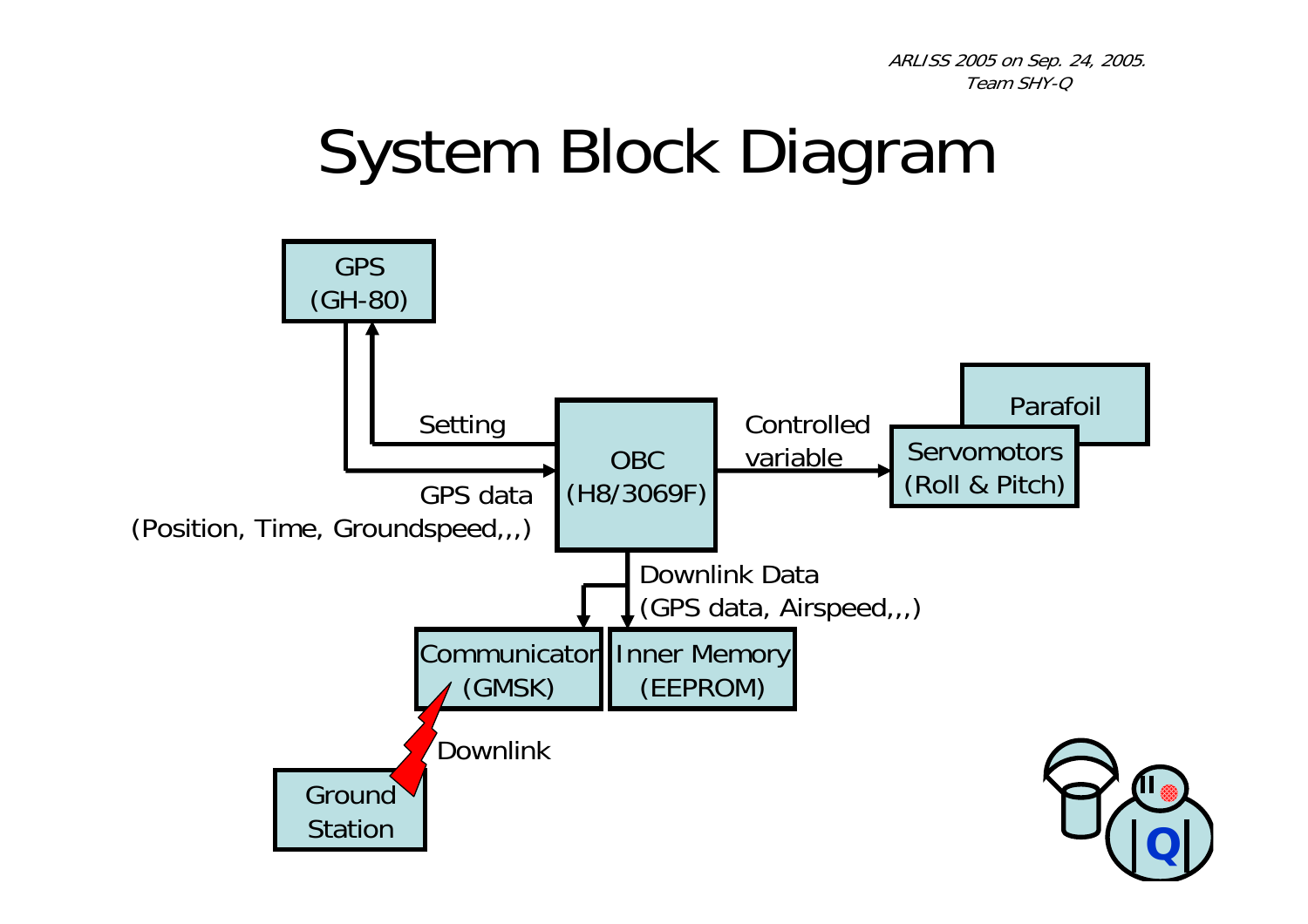#### Process Flowchart



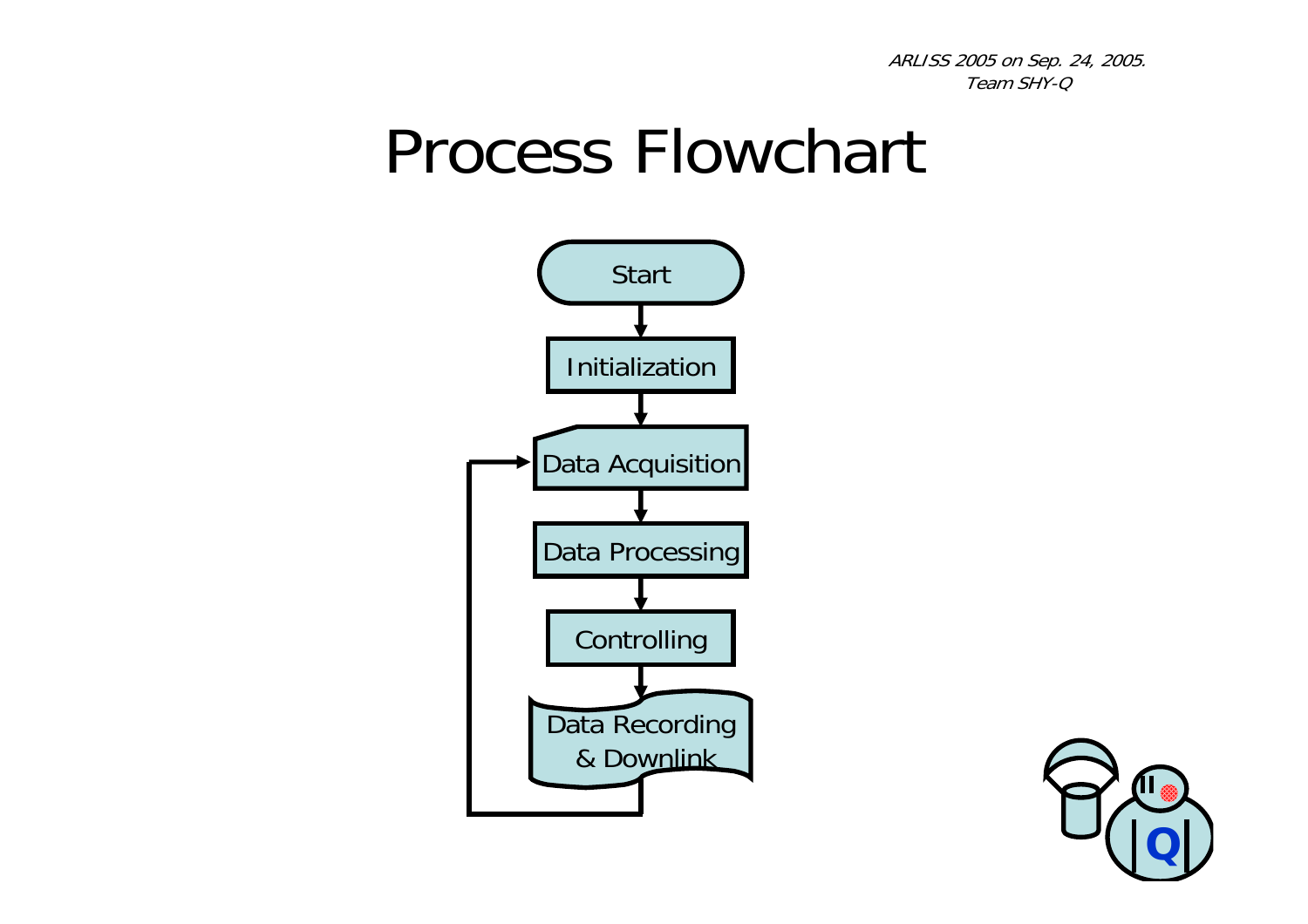## Navigation & Controller

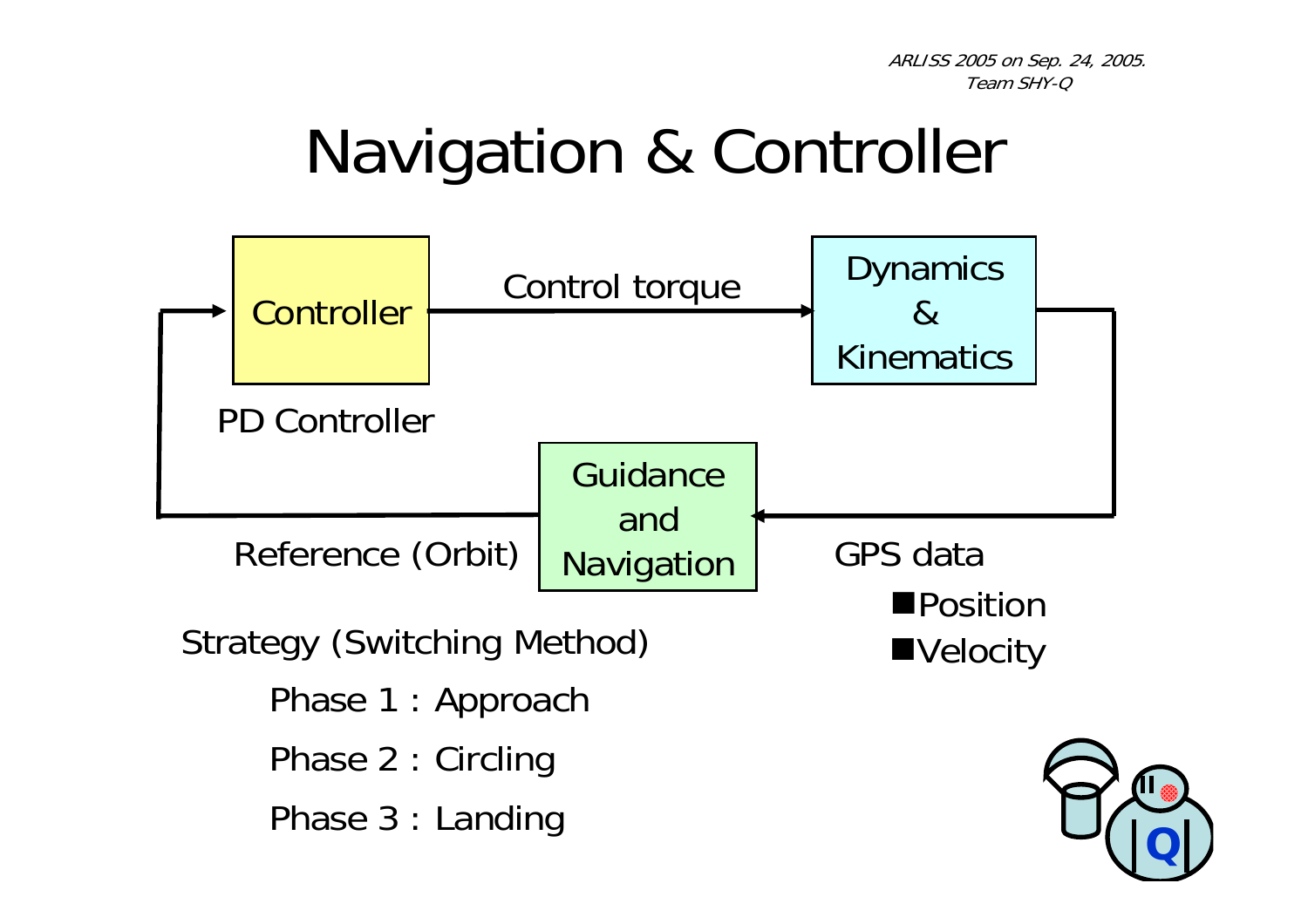## Result

- •1,499 m from target (not controlled)
- • Uncertain to acquire GPS data while descending
- •Fail to decode the signal of GMSK mode
- •• Servo motor operated according to program

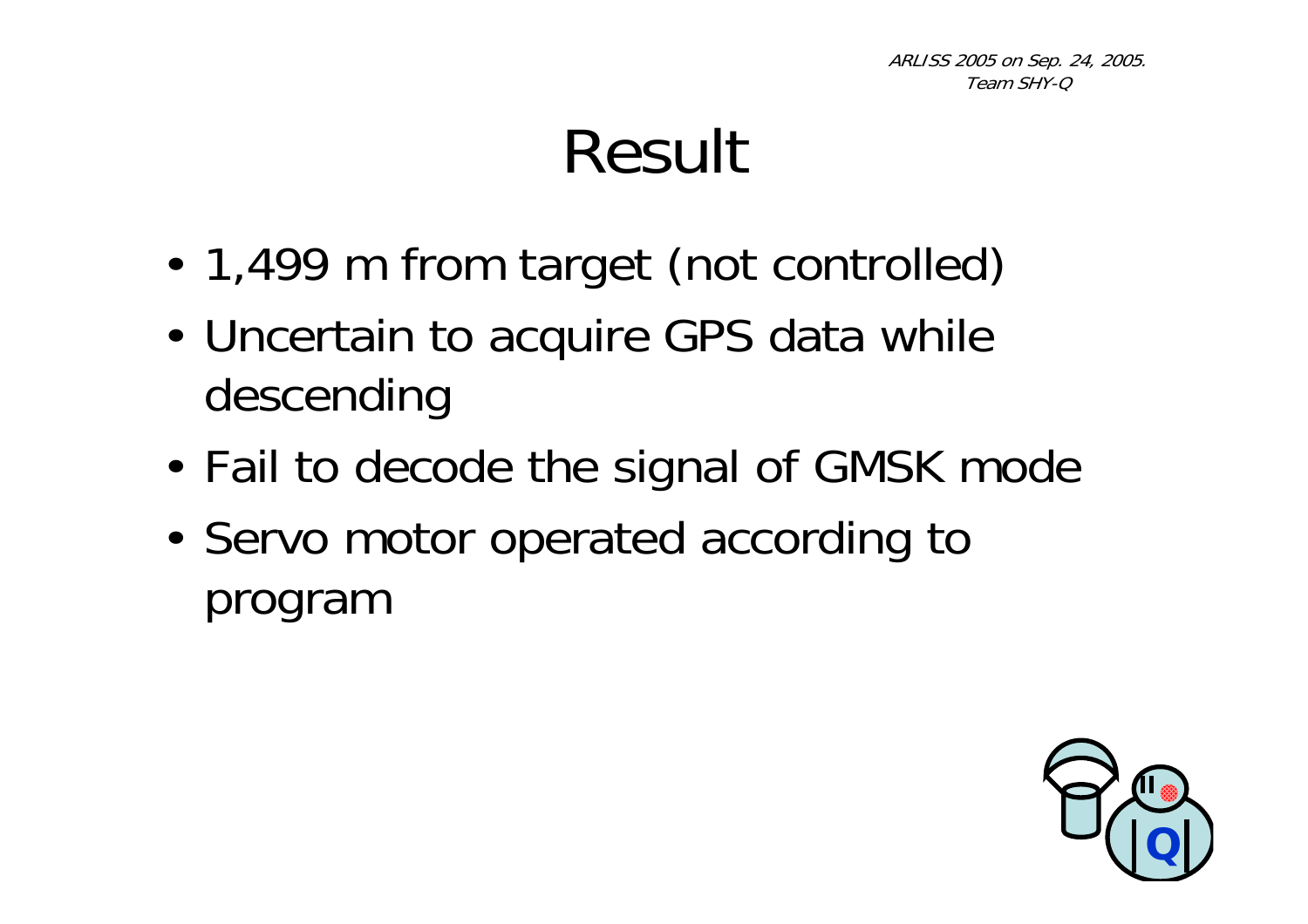#### GPS data acquired



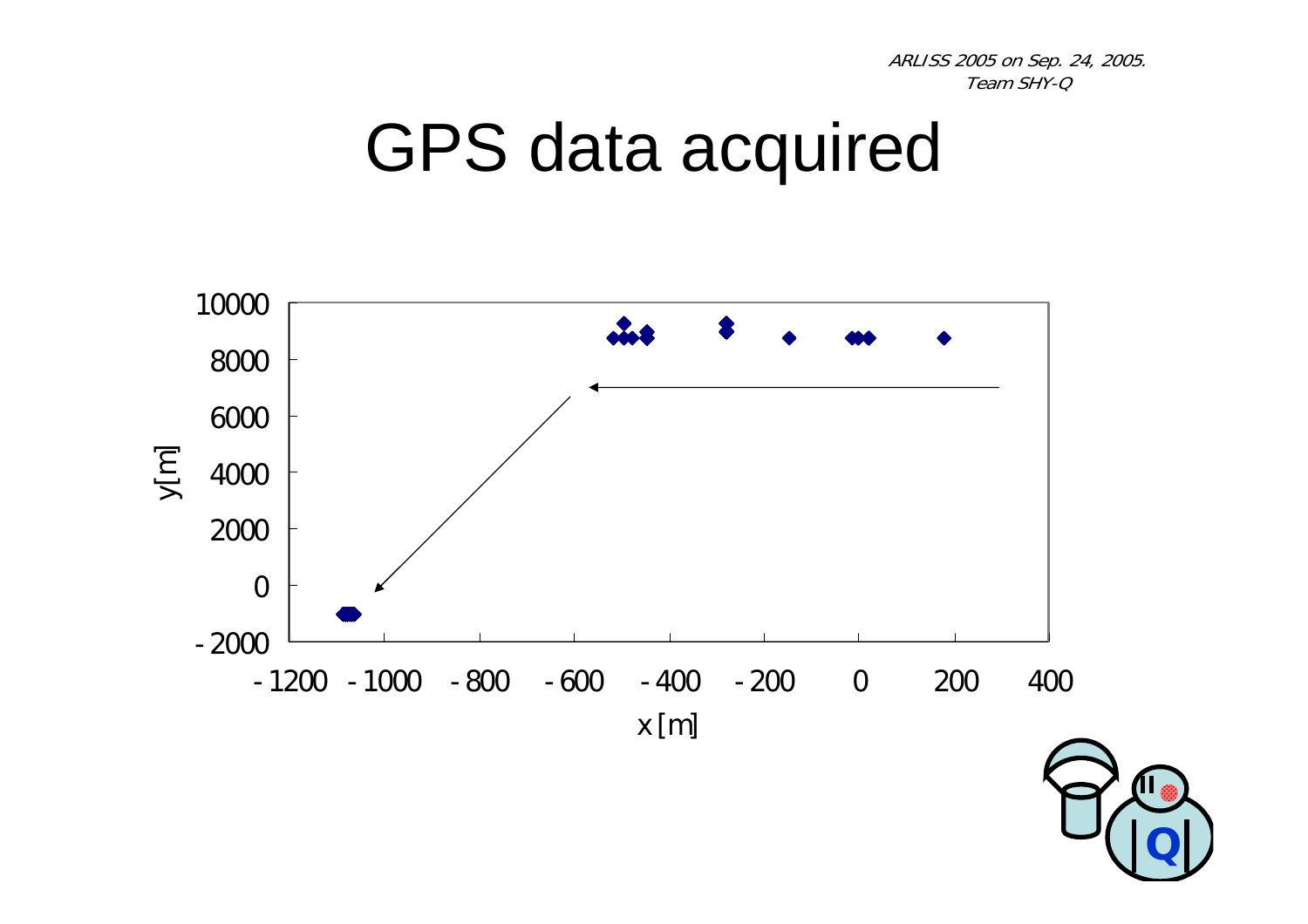## Causes of Problems

- • GPS, too small antenna gain with attitude perturbation, and conflict with OBC frequency
- •GMSK, under investigation

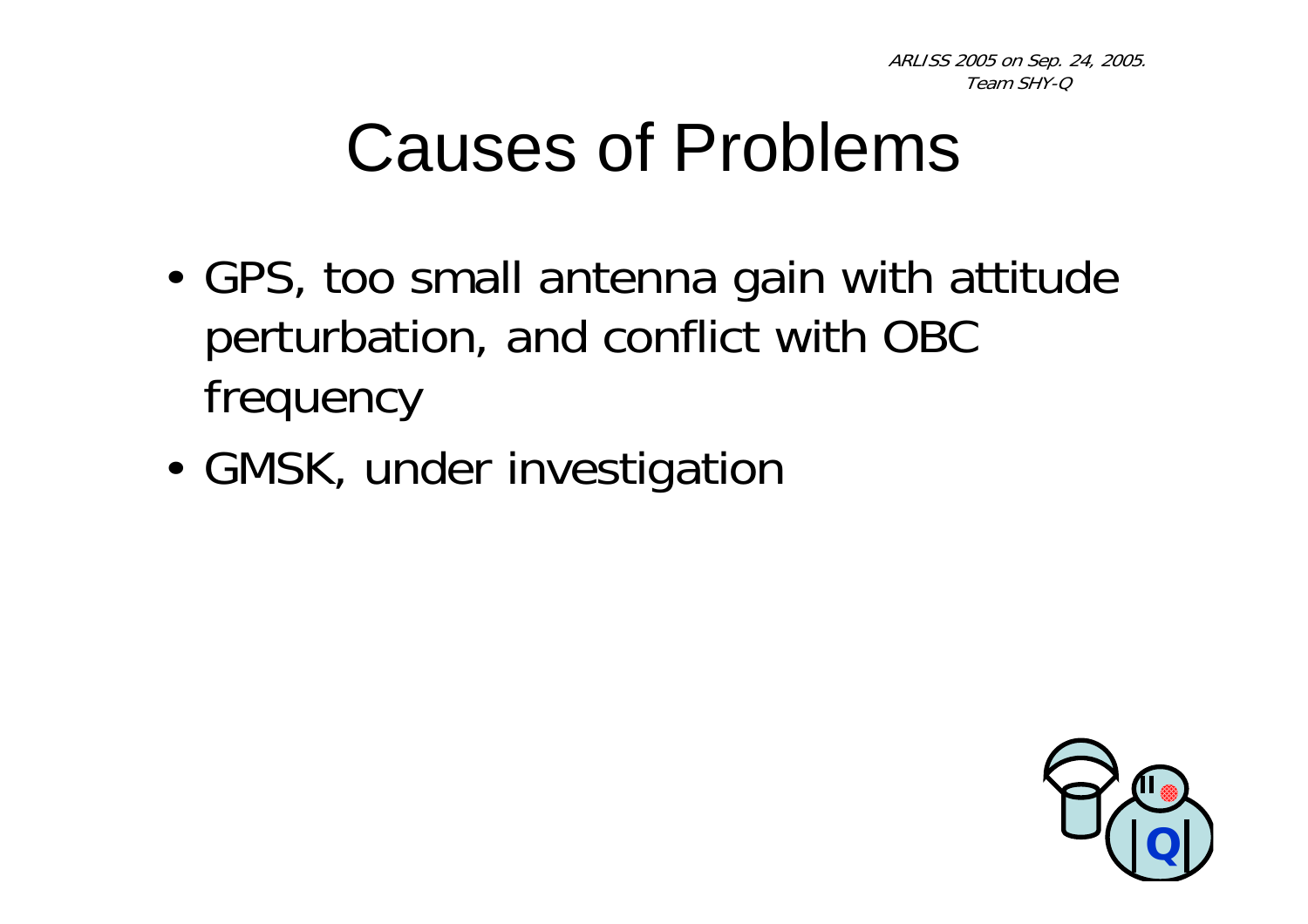## Reflection

- Need to increase antenna gain of GPS
- Solving frequency conflict between GPS and OBC